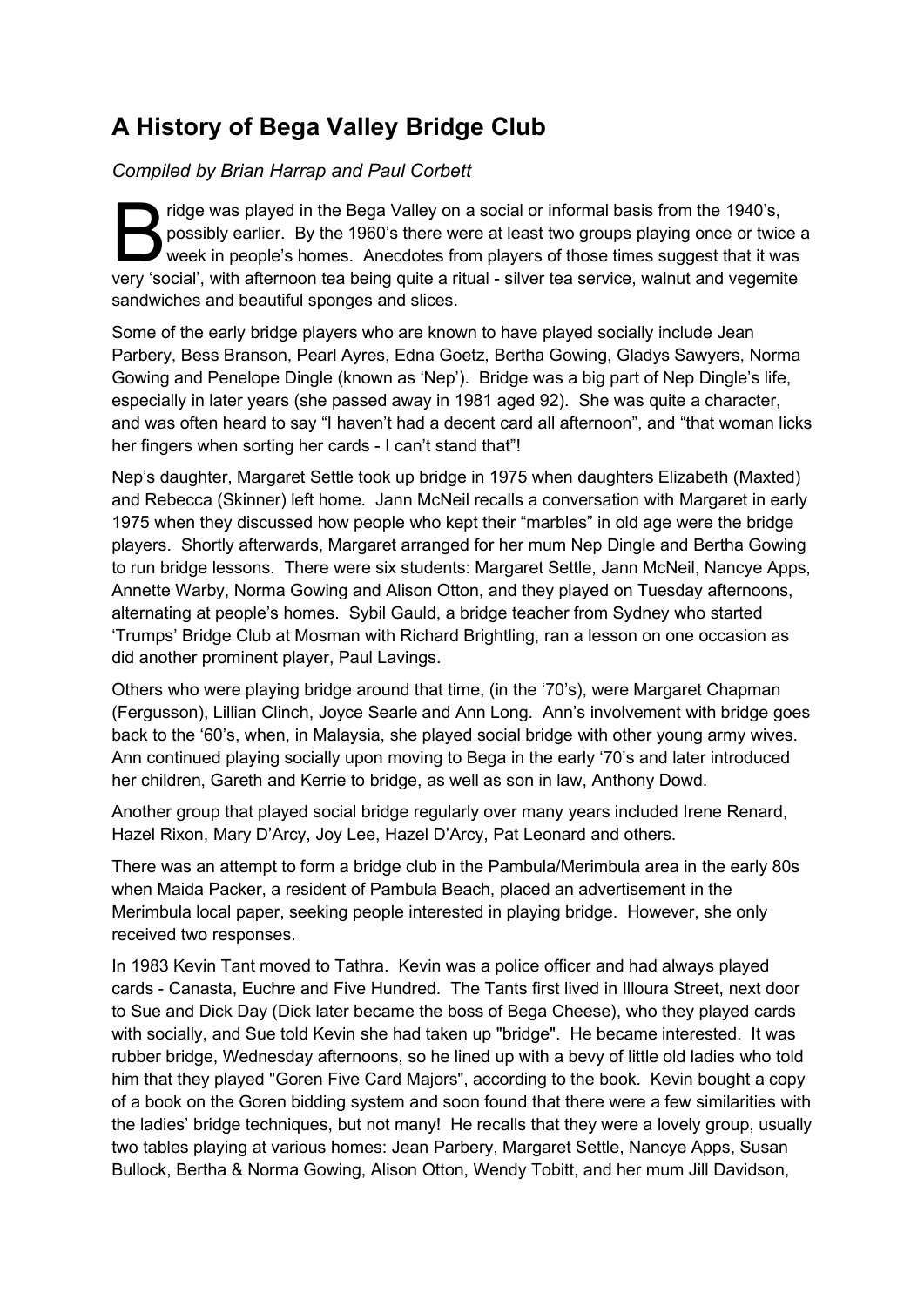Sue Day, Val Little, Jenny Brown and Margaret Woolley. Kevin remembers they were enjoyable Wednesday afternoons, with a draw for partners and playing for big money (one cent a point!). The afternoon tea goodies were to die for.

In 1988, Bega Cheese brought Russell Bourke from New Zealand to Bega as a specialty cheese maker. Russell was a bridge player but he had never played rubber bridge. Kevin Tant recalls inviting him to a game of bridge at Val Little's house at Tathra with Sue Day, and Russell was surprised that there was no actual bridge club, and he became the driving force behind the formation of a club to play duplicate bridge in the Bega area. At about the same time Di & Tony Woolford had moved to Merimbula and were running Stephen's Restaurant, and had started a club there.

### 1989

The inaugural meeting of the Bega Valley Duplicate Bridge Club was held on 4 April 1989 at Bega RSL Club, where it was decided that a club be formed. The meeting was attended by Russell Bourke, Kevin Tant, Nancye and Ron Apps, P. Butler, F. Page, Michael Hickie, June Jones, Alison Otton, Margaret Settle and Wendy Tobitt. There were 22 apologies for that meeting, many of whom subsequently joined the club, and continued playing for many years. A Committee was elected, with Russell Bourke as the inaugural President, Kevin Tant as Secretary/Treasurer and a Committee comprising Wendy Tobitt, Margaret Settle and June Jones. A joining fee of \$15 was set, with an annual subscription of \$5 and playing fees \$2 for members and \$3 for visitors. Ron Apps is the only one from that meeting who is still playing (2018). Honorary membership was offered to Jean Parbery and Bertha Gowing in recognition of their influence in the establishment of a Bridge Club in the Bega Valley.

A bank account was opened with IMB Bega, and the necessary supplies were purchased through Contract Bridge Supplies. Bridge was played mainly at the Bega RSL Club (which, initially, provided facilities free of charge) on Tuesday nights and the 1st Thursday of each month, in the afternoon. The Club affiliated with the ABF not long after its formation but did not have a qualified Director at that time.

Within six months of the club's inauguration there were 38 members, there regularly being 5 or 6 tables. A handicap event was played once a month. A prize of \$6 was awarded to the winning pairs at each session, to accumulate over the year and presented at the annual prize-giving and Christmas Party. The Jean Parbery award was established at that time, with a perpetual trophy to be awarded for the highest individual percentage. To qualify, players must have played a minimum of five games, with the highest and lowest scores disregarded and the remainder averaged. The criteria was later changed, where players were required to play in at least 50% of available club events to be eligible, and in 2018 a minimum of 20 games was set. The first Christmas Party was held at the RSL Club and was subsidised by the Club to the extent of \$500.

#### 1990

In early 1990 Peter and Suzanne Donoghue and their young family moved to Tathra. Like Kevin Tant, Peter was a police officer. Kevin was teaching bridge at the time and Peter and Suzanne were two of his students. They picked up the game very quickly and Kevin and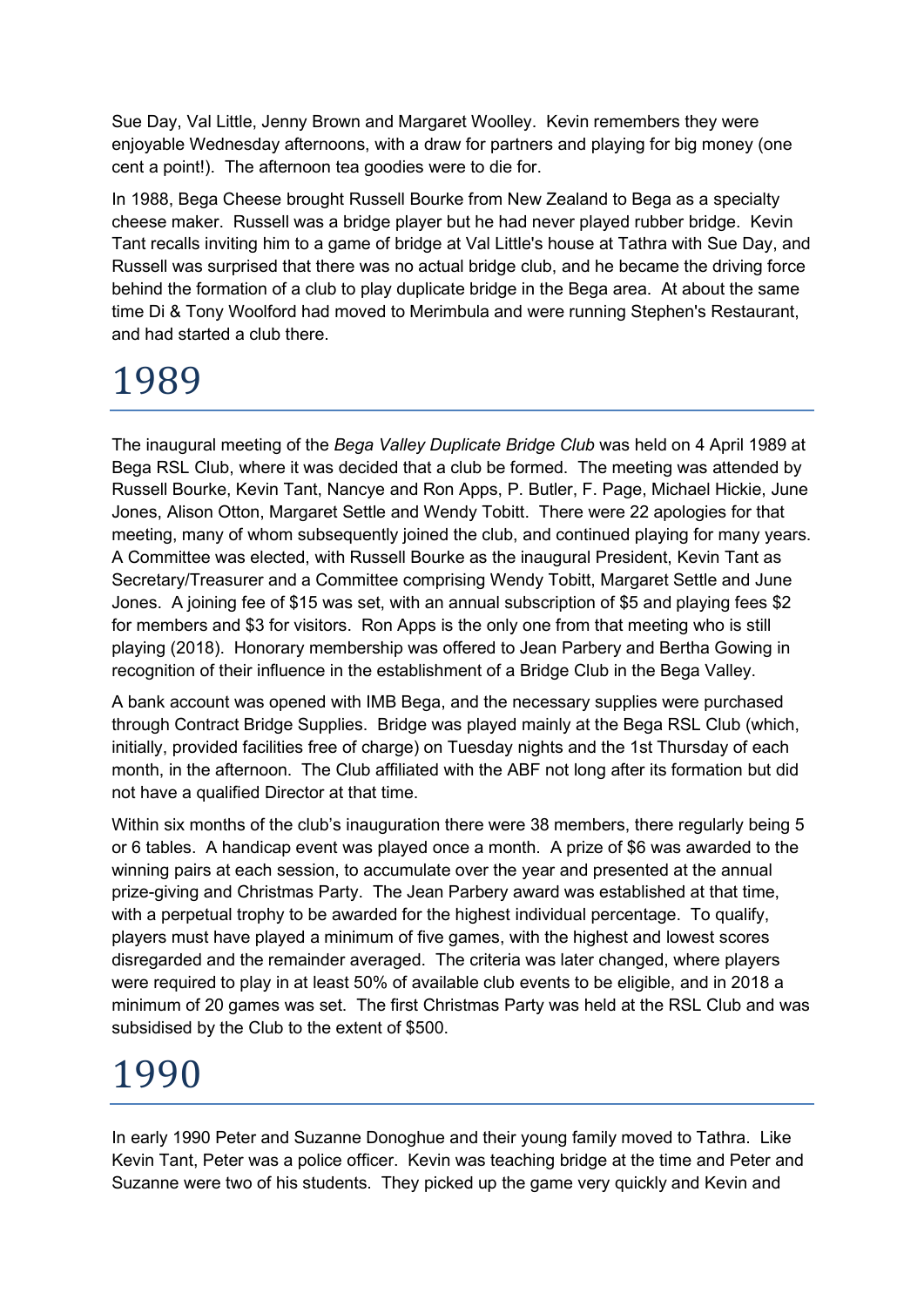Suzanne started playing together as partners on a regular basis. They teamed up with Di and Tony Woolford, playing in the Grand National Open Teams competition beating Batemans Bay, Cooma and then playing off in Canberra and winning through to the National final at Lindfield in November. At the end of the year they had something like 2 green points and 18 gold. In July, Suzanne and Peter lost all their possessions in a devastating house fire. The club donated \$400 to assist them recover.

At committee meetings, issues such as excessive smoking at the tables and slow play were discussed ad infinitum. Handicap events were abandoned along with the weekly prize allocation, with excess money going towards the cost of a Christmas party.

Within a year of the club's formation, membership stood at 44. Players at this time included Jean Parbery, Margaret Settle, Norma and Bertha Gowing, Margaret Royle, Margaret Woolley, Colleen Atherton, Ann Long, Kevin Tant, Russell Bourke, June Jones, Kevin and Mary D'Arcy, Nancye and Ron Apps, Alison Otton, Colleen Atherton, Annette and Brian Warby, Suzanne and Peter Donoghue, Di & Tony Woolford, Joan Sutton, Patsy McCulloch, Nancy Dufty, Michael Hickie, Eileen Scollay, Rhonda Jones, Mike and Maree Bradley, Wendy Tobitt, Jenny Brown, Jill Davidson, Pat Clarke, Jann and Vern McNeil. The latter pair remained amongst the club's staunchest players, and Jann later served as President for many years. There was a close association with the Merimbula club with some players playing bridge at both clubs.

# 1991

At the 1991 AGM Russell Bourke stepped down as President. Kevin Tant was elected in his place, Suzanne Donoghue became Secretary with Ann Long as Treasurer and Di Woolford Director. Smoking was banned during play, but a break of 5 minutes every hour was allocated for smoking (presumably smokers remained at the tables). At the 1991 prize giving, Jann and Vern McNeil were nominated for the first encouragement award, which at that time was sponsored by Di and Tony Woolford (it later became the Nancye Apps encouragement award). There were now 41 financial members.

# 1992

In 1992 Kevin Tant and Suzanne Donoghue undertook the Director's course and exam with all costs being met by the club. Di Woolford stood down as Director, with Suzanne Donoghue and Kevin Tant (both now qualified) taking over. The joining fee was abolished and an annual subscription set at \$10. It was resolved to purchase a clock, because of slow play with a five minute warning to be sounded towards the end of each round. The issue of smoking again came up, with suggestions for extra breaks and longer breaks to accommodate the smokers. However, breaks remained at five minutes between rounds since 'the smokers tended to be fast players, and therefore they had sufficient time to finish a cigarette'. (quote from minutes) Play was at the RSL Club, and occasionally at the Red Cross rooms in Church Street and the room under, what was then, the Bega Bowling Club (now Club Bega).

Also in 1992, play commenced every 2nd Monday afternoon at the Tathra Beach Bowling Club, initially in the club itself, and later, the Bridge Club was offered use of the Indoor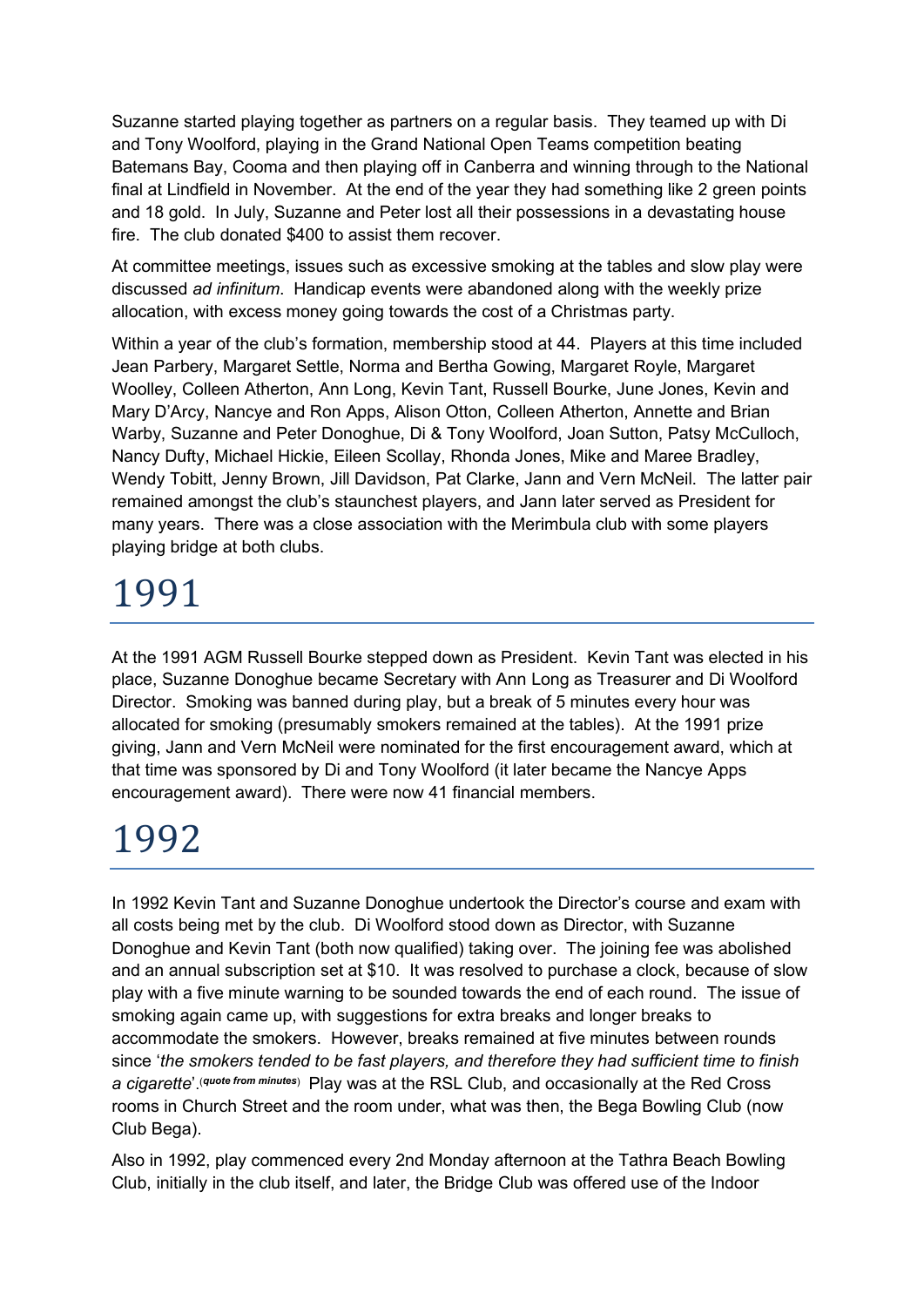Bowling Centre, the "Green Shed". In those days it was merely a shed, no lining and no heating or cooling. It was oppressively hot in Summer and bitterly cold in Winter.

Arrangements were made for a joint congress with Merimbula, a teams event on 29<sup>th</sup> November, with Ailsa Tandy directing. Red-Point events were being held, two per year, one pairs and the other teams. Club members played in the Australia Wide Pairs competition in April, and an 'Epson' in June. The club was saddened by the passing of Margaret Settle during the year. A trophy, in memory of Margaret, named the 'Margaret Settle Award for Improvement', was awarded for the first time to Jean Daniel.

#### 1993

Daytime bridge at Tathra was going well in 1993. The function of the bell was again emphasised. It is also recorded that members should have a systems card on the table at all times. This matter was to come up numerous times subsequently. At the AGM, the executive remained the same, and the only change to the committee being the appointment of Alison Otton who replaced Russell Bourke. Russell had been diagnosed with Parkinson's Disease, and died soon after at a relatively young age. Finances were reported as being in a good state with \$900 in the bank. The financial year was changed to January - December to coincide with ABF billing. The club participated in two Australian Wide Pairs events, the Statewide Pairs and a Worldwide Epson.

### 1994

At the 1994 AGM, a new Constitution was issued and accepted. Ann Long stepped down as Treasurer, being replaced by Alison Otton. The club had \$1969 in the bank. There was no play at Tathra in June, July or August as it was too cold in the Green Shed in those months.

As well as many of the original members, regular players now included Tom Gorman, Beata Denkiwiecz, Peter Lewin, Jenny Kyle, Helen and David Bruce, Francis Herbert, Lorna Kelaher, Hazel Adamson, Rob and Charles High, Dave Mullens and Chris Maxted. Chris' introduction to bridge came from a brush with the law, when a police car pulled into his driveway one afternoon - it was Kevin Tant who had come to invite Chris to learn bridge.

The Christmas function and prize giving was held at Mandeni, a beautiful 600 acre resort on Sapphire Coast Drive, with the generous hosting by club members Charlie and Rob High. Suzanne Donoghue and Kevin Tant teamed up with Greg and Win Phegan from Batemans Bay and made it to the finals in the Grand National Open Teams Competition of 1994. Suzanne won a Green Point Achievement Award that year.

### 1995

By 1995, the bank balance stood at \$2608 and it was decided that the money should be spent rather than accumulated, so the largesse was used to subsidise members to participate in outside competitions, provide lunch at red point events, pay for social membership of all members at TBBC and a barbeque at Bournda Reserve was also paid for from club funds. It is reported that there were 5-7 tables every Monday at Tathra. By then,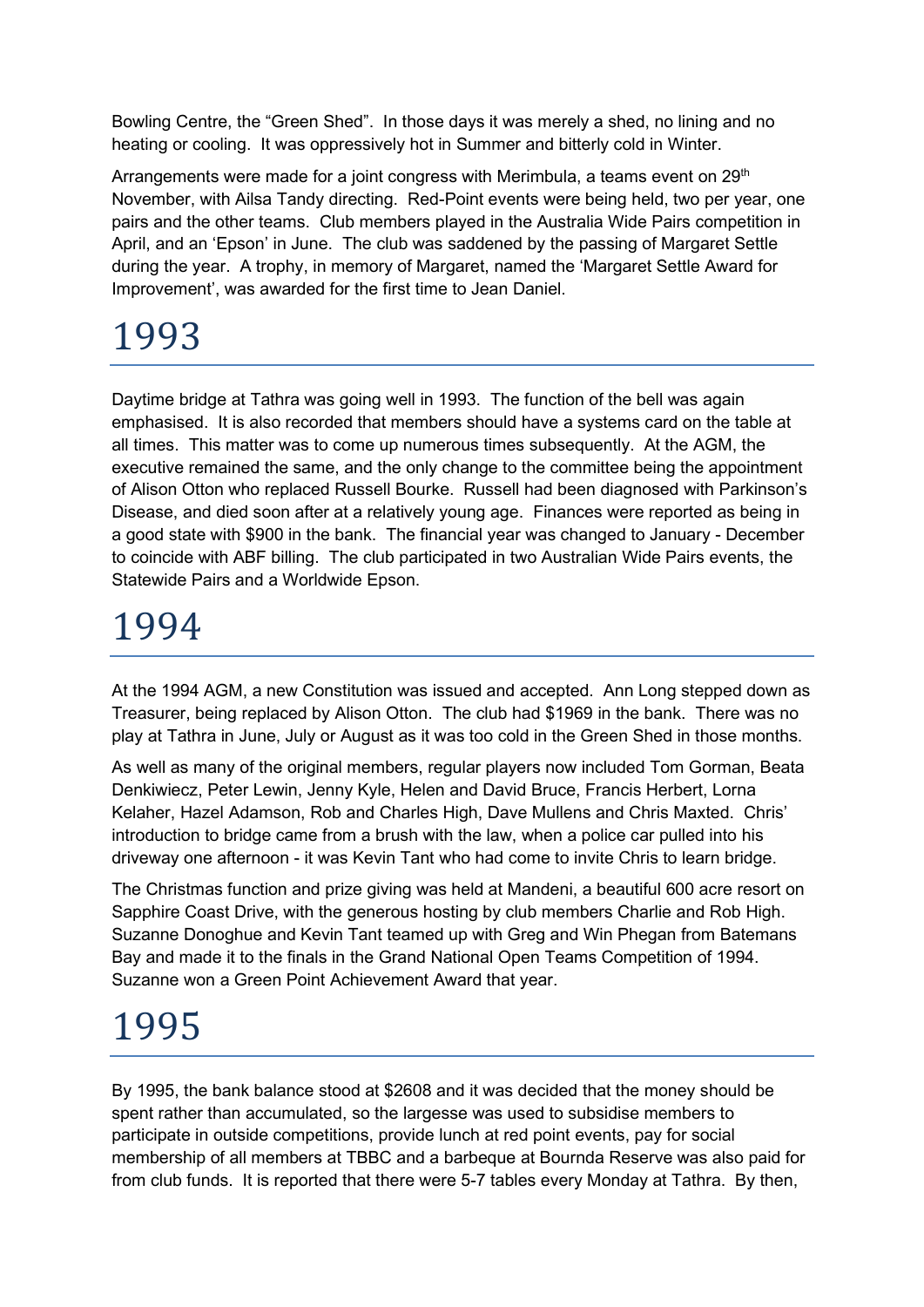Suzanne Donoghue was running supervised sessions on Friday afternoons. An approach was made to TBBC to install fans in the green shed, with the club to meet the costs.

Players did well in the Australia Wide pairs, with Kevin Tant and Suzanne Donoghue scoring 65.7%, Helen and David Bruce 63.8% and Nancye and Ron Apps 56.1%. The club also participated in an Epson event in June, a worldwide tournament played over two days. The Bega Valley team comprising Kevin Tant, Suzanne Donoghue, Rhonda Jones and Patsy McCullock won the South Coast Teams trophy. Dave Mullens & Chris Maxted won the Nancye Apps encouragement award and Rhonda Jones the Margaret Settle award for improvement in 1995.

Linda Holdsworth began playing bridge around this time. Linda was eighty when she took up bridge, and was to continue playing until her  $99<sup>th</sup>$  birthday. She was a very shrewd player, renowned for her judicious holding back of aces in No Trumps contracts, much to the exasperation of her opponents.

#### 1996

Kevin Tant was transferred in his job as a police officer and stood down as President in mid 1996, being replaced by Ron Apps. Annual subscriptions were increased to \$15, and it was agreed that table money for Friday lessons and bridge should go to Suzanne Donoghue as compensation for the time that she devoted to the Club. A roster system was set up for Friday players to take turns to provide afternoon tea. This tradition continues.

The Club's finances were quite healthy, and it was decided to purchase a photocopier for club use (\$325), particularly in view of the large volume of lesson notes that required copying. Heaters were installed in the shed at the Bridge Club's expense (\$174). The date of the AGM was changed to February to fit with other administrative arrangements.

Many of the original players remained, with the "tennis girls" being the mainstay of the daytime players. This was a group of women who played tennis weekly at the App's court at 'Yarranung'. A number of them felt they should look to the days when they could no longer play tennis and they learnt to play bridge from Margaret Settle. These included Helen Johnston, Margaret Royle, Marie Swinbourne, Mary D'Arcy, Joan Sutton, Margaret Fergusson (Chapman), Annette Warby, Nancye Apps, and others.

It was also around this time that Brian and Ruth Harrap joined the club. Brian's association with bridge went back over forty years to when he was returning to Australia at the end of 1952, after he had completed his second Ph.D. at Cambridge. During the five week sea voyage he was introduced to bridge, playing a very simplified version with a few friends, none of whom knew much about the game, though most had played Solo. On his return to Australia Brian re-joined CSIRO, where he had worked before going to England. In 1953 he decided to take some bridge lessons at the Victorian Bridge Association in Melbourne, the teacher was a Mrs Thwaites who taught the Culbertson system, which bears little relation to today's bridge. Notably, one of the members was John Gerber, who had devised the system of ace-asking with 4C (in 1938), instead of Blackwood 4NT - it was known then as Victorian Blackwood. Ruth and Brian married in 1954, and bridge went on the back burner for several years, especially as Ruth had little interest in it then. In the late 60s Brian joined a small lunchtime bridge group which played at work and he played duplicate bridge at a club in Heidelberg for a short time. The system then was Goren 4 card majors. There was then a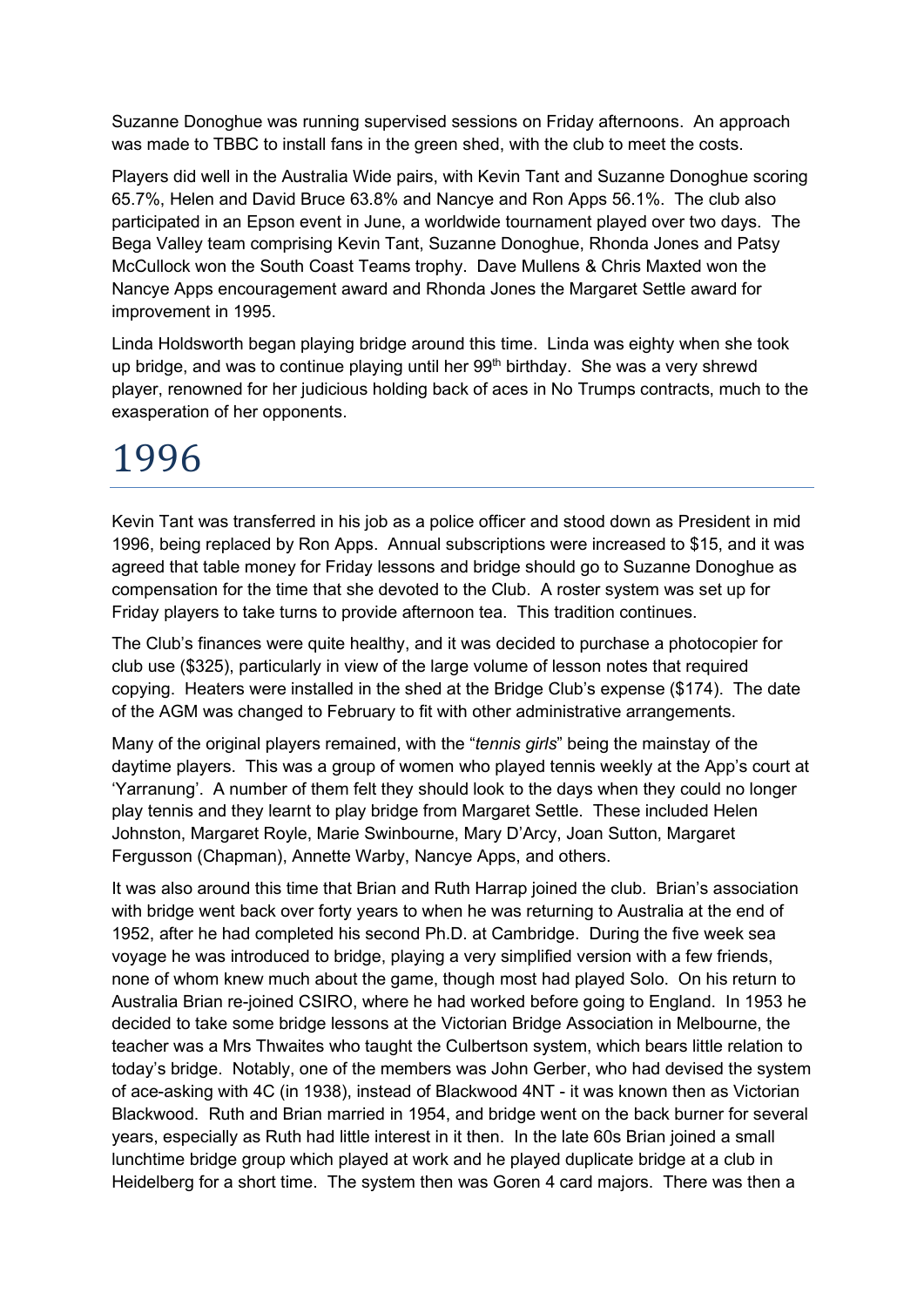long hiatus in bridge for Brian. The Harraps transferred to Canberra in 1979 with work and then came to live at Pambula Beach when Brian retired in 1984. In 1993, Ruth decided that she would like to take up bridge. Di Woolford was running lessons at SCBC, at the old RSL, and Ruth went along, but it was not a success. Later, they were in Canberra for a few weeks looking after grandchildren and attended lessons at the Grand Slam Bridge Club, run by Anne Weber as a franchise of Paul Marston of the Double Bay Grand Slam Centre. Subsequently they joined both the SCBC and BVBC playing Standard American 5 card majors - alternate Mondays at Merimbula and Tathra and Thursday evenings at Merimbula.

Suzanne Donoghue won a Green Point Achievement Award in 1996, but the pinnacle of success was Suzanne and Kevin winning the Australia Wide Pairs Competition - first in Australia, competing against almost 4000 players!

# 1997

The AGM scheduled for 4th February 1997 had to be postponed for lack of a quorum, and was subsequently held a week later. In view of the difficulty in obtaining a quorum it was proposed that the constitution be changed to provide for quorum of 12. Gwen Williams was appointed as the new Treasurer. All financial and membership records had now been computerised.

Kath Jennings, Barbara Chambers and Anthony Dowd began playing bridge in 1997.

Suzanne Donoghue and Kevin Tant (who was now stationed in the Wollongong area) played in many local congresses over the years, the Summer Festival in Canberra and as far afield as Leeton. Their first major success was at the Shoalhaven Congress in 1997, when they had a clean sweep - Walk-in Pairs, Pairs and Teams with Kaye & Jeff Carberry from Illawarra.

# 1998

In 1998 it was decided to have a bottle of wine as a lucky door prize whenever there were 4 tables on a Monday and 5 tables on a Tuesday. There was concern about the lack of Tuesday night players though Friday numbers were good. Chris Maxted became treasurer. Discussion took place on compensating Suzanne for all the work she was doing at home - Sapphire Coast Bridge Club were already doing this, and it was agreed to discuss with them how to arrive at a suitable amount. There was discussion on whether the club should play in the national open teams competitions, and when. The advantage of winning gold points was emphasised. Additional heaters were purchased for Tathra. There were now 57 members, with a number from the Merimbula/Pambula area making the trip North each week.

#### 1999

In 1999 outgoing Treasurer Chris Maxted reported that the club ran at a loss the previous year. Pat Ubrihien took over as treasurer from Chris. It was decided to charge \$5 for luncheons. It was also agreed that all fees, subscriptions and table money be waived for Director Suzanne as compensation for the work that she did. The President also spoke of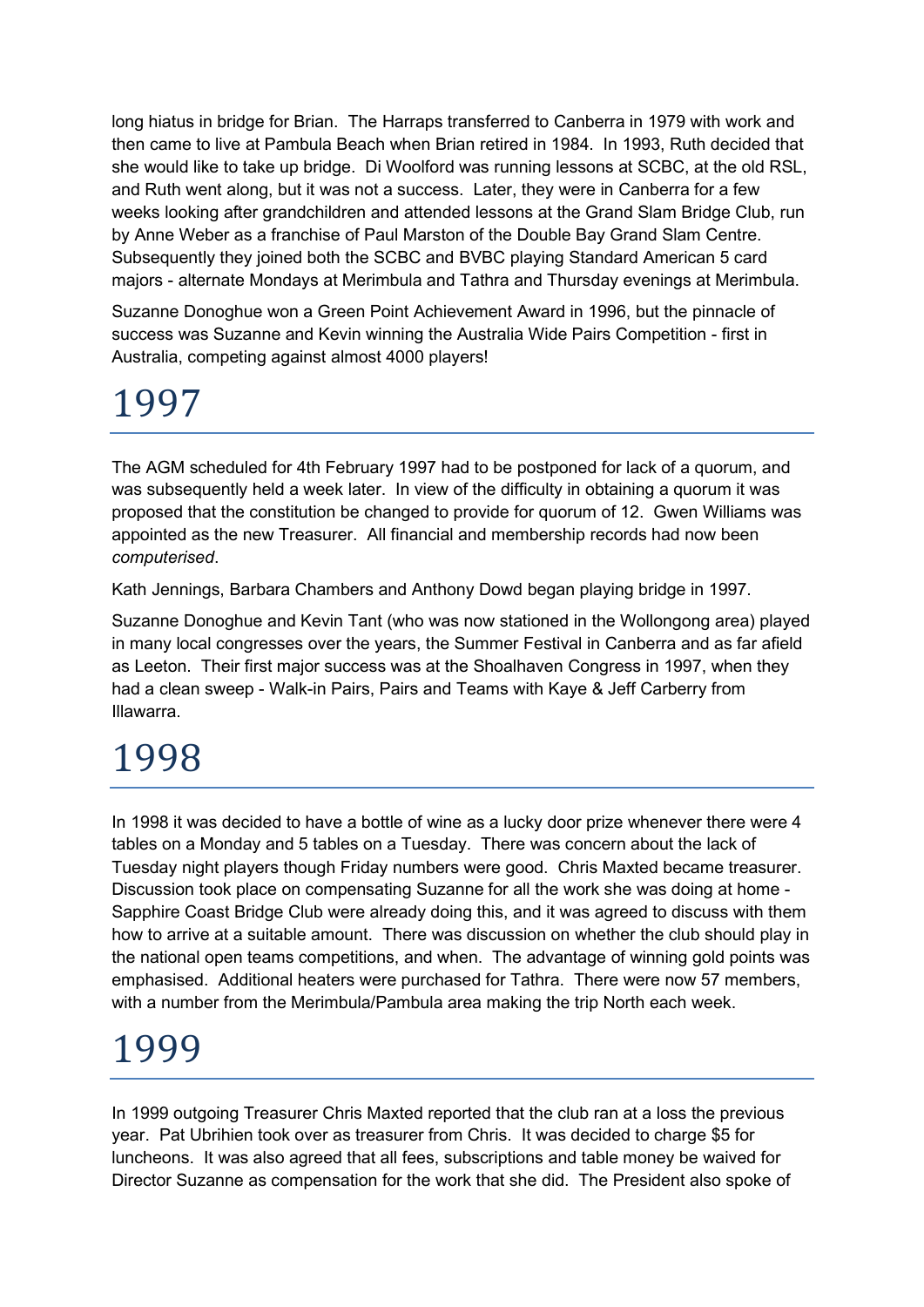the need for more directors. There was a proposal for the wearing of name tags but no action was taken. The Christmas barbeque lunch and presentation day was at the Apps' property, followed by a game of bridge with tables set up in the lounge room, dining room and hallway of the historic (1851) 'Yarranung' homestead.

### 2000

At the AGM in 2000 the importance of members arriving in good time to allow the movement to be decided and play to start on time was reinforced. There was some conflict of dates with the indoor bowlers, and the schedule for daytime bridge needed rearranging. One of the club's founding members, Jean Parbery, passed away in May, 2000 at the age of 93. A new trophy, replacing the original one, was purchased and renamed the 'Jean Parbery Memorial Trophy', and as previously, was awarded to the player with the highest individual percentage each year. Bega Valley took out the South Coast teams competition in 2000.

# 2001

In 2001, Ron Apps retired as president and was replaced by Rhonda Jones. Rhonda was one of the early members of the club, and partnered Mike Hickie for several years, before spending two years (1998 and 1999) in Wollongong, where she played bridge regularly. The need for more directors was again emphasised. This issue comes up time and time again in the ensuing years.

Assistance in setting up for games was discussed but not resolved. A bell is to be rung 5 minutes before the start of play, at which time players should be seated. A charge was instituted by TBBC for use of the green shed of \$10 per session. Members wished to continue the bi-monthly barbeque lunches during the summer months at Mandeni with jobs to be split among committee members.

At a special meeting, Pat Ubrihien resigned as treasurer, being replaced by Tom Gorman. A paper on the duties of the executive officers was circulated. At another committee meeting later in the year there was discussion on SCBC's decision to play every Monday at Tura, clashing with our event and potentially making it unviable. It was decided that our club would continue to play every second Monday at Tathra with many SCBC members continuing to play at both Tura and Tathra. This year's end of year presentations were made at App's with a barbecue luncheon followed by bridge, with a dinner at the Bank hotel for the night-time players.

#### 2002

At the AGM in 2002 it was decided that the Mandeni barbecue would be held in March with an invitation to be sent to Sapphire Coast Bridge Club. A letter was sent to SCBC requesting further discussions on playing times. Again, the need for more directors was pointed out. Table money for visitors was increased to \$4. 10 grand slams were made during the year.

Suzanne Donoghue was placed third in Australia in the Australian Pairs Open with Peter Donoghue and Alison Otton in the top fifty. In the 2002 Australia Wide Spring Pairs Suzanne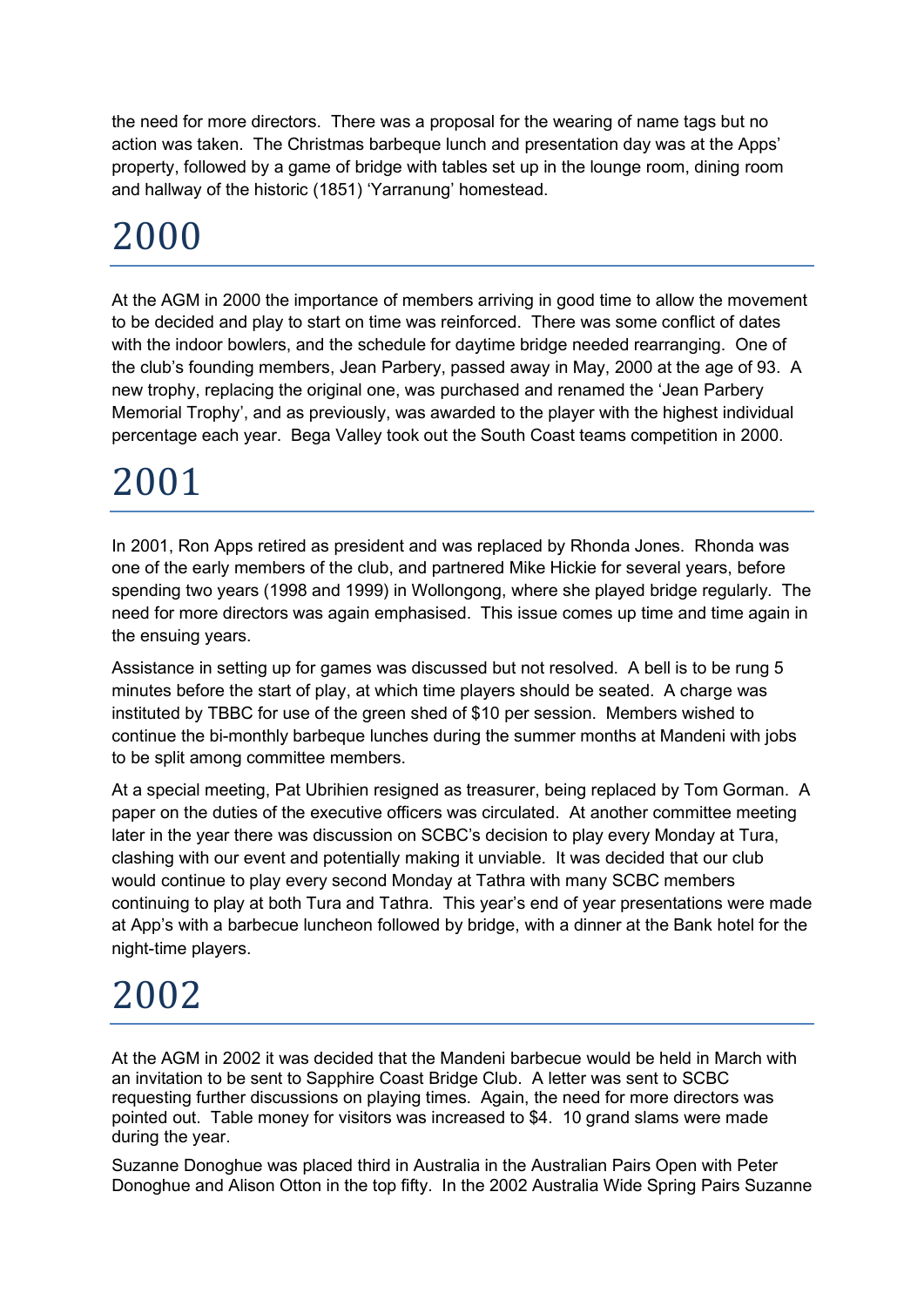Donoghue and Hazel Adamson came 92nd with a percentage of 63.3.

# 2003

It was reported at the 2003 AGM that there had been no reply from SCBC to our letter seeking further discussions. Thanks were conveyed to TBBC for installing a ceiling in the green shed and the promise of air conditioning. The turnover of treasurers continued with Peter Donoghue being elected Treasurer, Publicity officer was Tom Gorman. Table money remained at \$2 for members and \$4 for visitors. The timing of annual awards was discussed and, again concern shown at the small numbers every second Monday (coinciding with the SCBC event).

Bruce Griffin, Jannene Harnett and Catherine Bray began their playing careers in 2003. Other regular players at this time included the Donoghues, Nancye and Ron Apps, Annette and Brian Warby, Norma Gowing, Mildred Austin, Joan Sobels, Chris Maxted, Dave Mullins, Alison Otton, the McNeils, Rhonda Jones, Hazel Adamson, Robyn Steinberg, Martin Sims and Alison Sandwith, Patsy McCulloch, Colleen Atherton, Ann, Gareth and Kerrie Long, Anthony Dowd, Peter Abramowski, Linda Holdsworth, Joan Sutton, Kath Jennings, Don and Margaret Fergusson, Margaret Freeland, the Harraps, Tom Gorman, Lorraine O'Brien, Helen Bruce, June Jones, Freda Simmons, Edna Shoebridge, Margaret Royle, Joan Kennedy and Jean Daniel.

14 grand slams were bid and made during the year with bottles of champagne presented to the winners. The value of publicity was recognised and a number of articles were published in the Bega District News. Although the auditor recommended changes to the accounting procedures, the financial report was accepted and no changes made.

### 2004

Subscriptions were increased to \$20 in 2004. At a meeting with TBBC in May 2004, it was reported that council was proposing to cancel the Bowling Club's lease on the green shed land. BVBC undertook to send a letter to Council supporting the bowling club to retain the shed (and sub-lease to us). Air conditioning of the shed was put on hold because of this. TBBC agreed that we are now the sole users of the shed and can leave the tables up and have use of locked storage room. Prior to this it was necessary to stack furniture against the wall so the indoor bowling rinks could be used.

24 grand slams were made in the year. In the 2004 BFACT Pairs in Canberra, Suzanne and Peter Donoghue came 1st. In the Australia Wide Pairs Autumn Competition, Suzanne Donoghue & Hazel Adamson were 5th with 73.40% and in the Australia Wide Pairs Spring Competition Suzanne & Hazel scored 66.70% to come 17th. Hazel relocated to Dalmeny at the end of the year thus ending the successful partnership with Suzanne.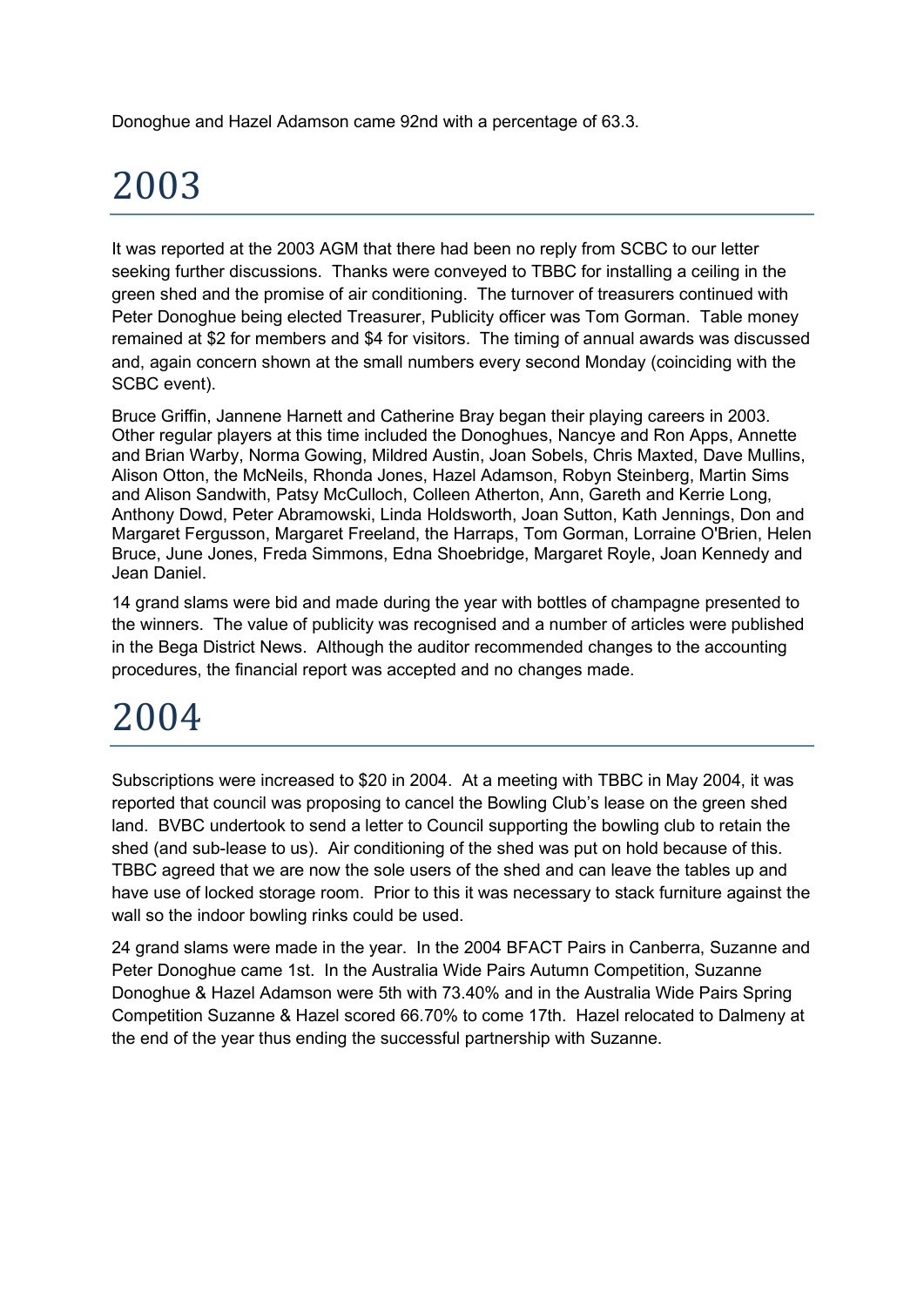The club lost one of its greatest stalwarts with the passing of Nancye Apps on January  $25<sup>th</sup>$ 2005 at the age of 68. Nancye had contributed so much to the club since its inception. The Nancy Apps encouragement award continues in her memory. Brian Warby and Joan Sutton also passed away in 2005. Rhonda Jones retired as President due to work commitments, with Jann McNeil being elected in her place. A bench top oven was purchased and the acquisition of a more modern scoring program was authorised to replace the old DOS based system that had been in use for 12 years. Evening red point events were held at Tathra and included supper. In the Australia Wide Pairs Spring Competition Peter & Suzanne Donoghue came 42nd in Australia with 64.6%.

### 2006

The major issues in 2006 centred around maintenance of the green shed and difficulties with the new manager of TBBC due to his perceived lack of interest in our occupancy of the shed. Suppers and lunches were held throughout the year to coincide with members' birthdays (those ending with a '0'). It was reported that membership numbers were down on previous years. The performance of the old refrigerator at Tathra was mentioned - however it was still going strong in 2020! The club, indeed the whole community, was shocked and saddened by the untimely death aged 39 of Gareth Long in a farming accident in August. 2006 was another successful year in National Competitions for Peter & Suzanne Donoghue, 9th (70.8%) in the Australia Wide Pairs Spring Competition and 48th in the Australia Wide Pairs Autumn Competition (64.9%).

#### 2007

In 2007 there were still problems with maintenance of the shed and apparent lack of interest by TBBC. There was considerable discussion at the AGM on how the issues might be resolved. By now, the Club had accumulated a large collection of books on Bridge. It was mentioned that there were problems with people borrowing books from the library and not returning them so it was proposed to introduce a system to record who had borrowed book(s). ASE8 scoring software was purchased at a cost of \$399. Christmas functions were hosted by Ron Apps and June Jones at their respective homes. The bank balance was quite depleted and a motion to increase table money to \$3 was agreed to. Suzanne & Peter Donoghue came 15th in the State Wide Pairs with 68.8%.

### 2008

By 2008 the borrowers' book for the library had been instituted, and Rhonda Jones had covered the books. The new scoring software had been implemented and was working well. The new manager at TBBC seemed more attuned to our needs than his predeceaser and it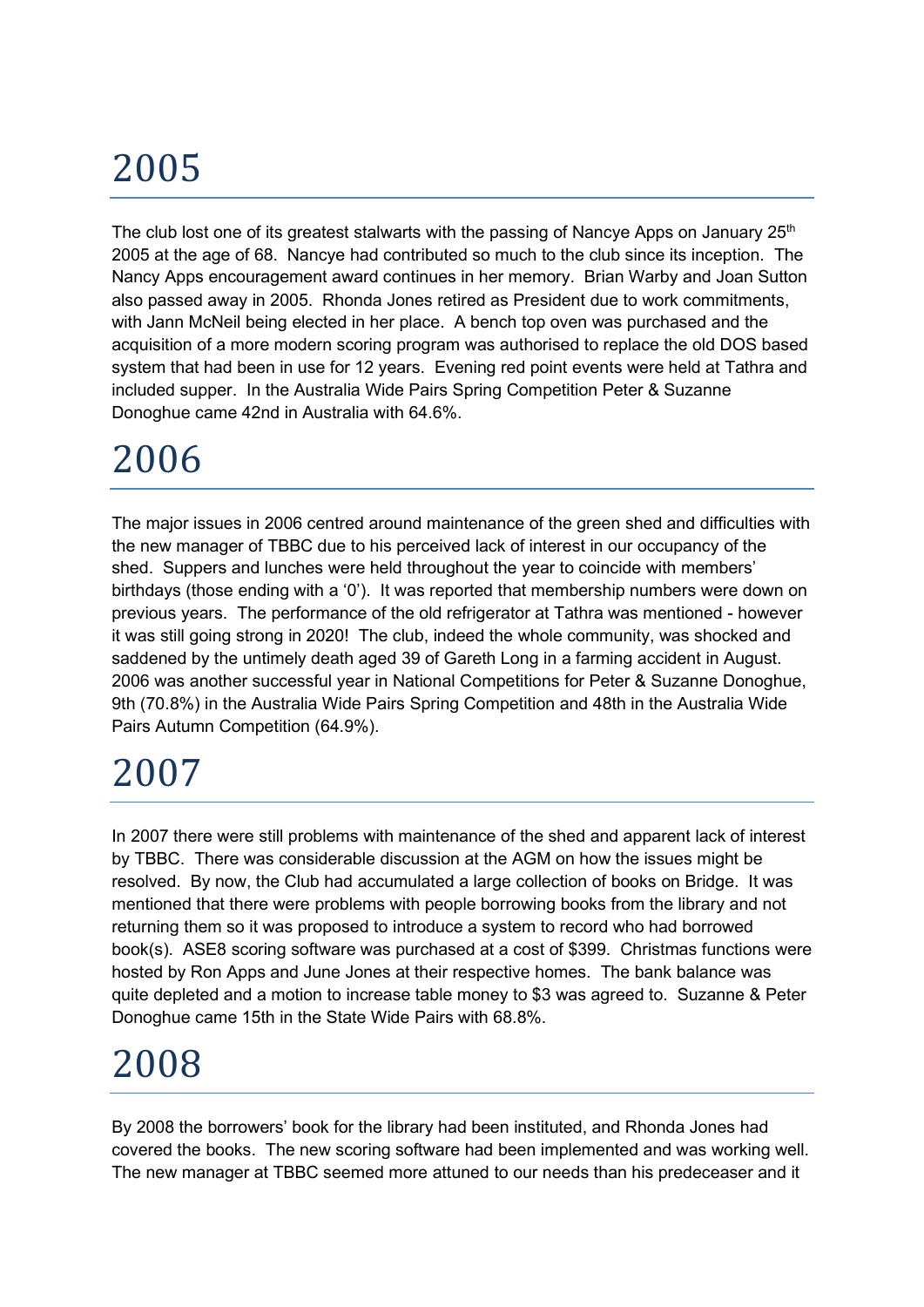was hoped that urgent maintenance of the shed would be attended to. Discussion took place on the need for lessons to increase membership.

2008 was a very successful year with competitions; in the State-wide Pairs Session 1, Jann McNeil & Marie Palamountain came 1<sup>st</sup> with 71.0% and in Session 2, Suzanne Donoghue & Alison Otton came 2nd with 69.4%. Suzanne and Alison were 42nd in the Australia Wide Spring Pairs in 2008 with 63.9%, and 18th overall in the State Wide Pairs with 59.1%.

# 2009

In 2009 a meeting with the new manager of the Bowling Club was reported as being 'very satisfactory', with a number of the Club's requests agreed to. Lessons were being run in the daytime by Suzanne, and Chris Maxted planned to conduct lessons at night, but they will only be run for a minimum of 4 people. Comprehensive lesson notes were prepared by Suzanne, and these proved to be a valuable resource for new players.

In the State Wide Pairs for 2009 Suzanne Donoghue and Alison Otton won with 67.1%, Elizabeth and Chris Maxted came  $27<sup>th</sup>$  with 58.9% and Rhonda Jones and Jann McNeil also in the top 100 scoring 54.5%. Suzanne and Alison came 40th in the Australia Wide Autumn Pairs with 65.3% and Suzanne partnered with husband Peter in the Australian Wide Pairs Spring Competition for a 10th (70.8%).

### 2010

The Club's finances were sound, with over \$7000 in the bank at the beginning of 2010. The club made a number of donations to charities throughout the year. Discussion took place about putting up a sign at the green shed.

Six new players started playing after completing the lessons run by Chris; Ross Ritchie and Paul Corbett were amongst those who began playing in 2010. Paul had moved to Bega in 1977 with the Water Resources Commission. He had played cards since childhood, and in the early 1970's played Euchre during the morning commute on the train to North Sydney and Solo at lunchtime (instead of going to the pub like many of his work colleagues). One of the Solo group was a bridge player and he tried to teach the others, but no-one could 'get it' and they went back to playing Solo.

In the 2010 State Wide Pairs, Suzanne Donoghue and Alison Otton came 7th with 60.2%.

# 2011

At the 2011 AGM the Donoghues stood down as Secretary and Treasurer respectively. Chris Maxted was appointed as the new Secretary with Paul Corbett as Treasurer. Many of the jobs previously done by Suzanne were divided amongst other members. There had been a break in play in Bega, but it resumed in April in the Meals on Wheels room (the old Bega Times office). Max Jones and former member Eileen Scollay passed away in 2011. Ron Apps hosted an end of year barbecue at his home, with presentation of prizes followed by bridge. There was also a barbeque at Tathra Lions Park for the daytime players.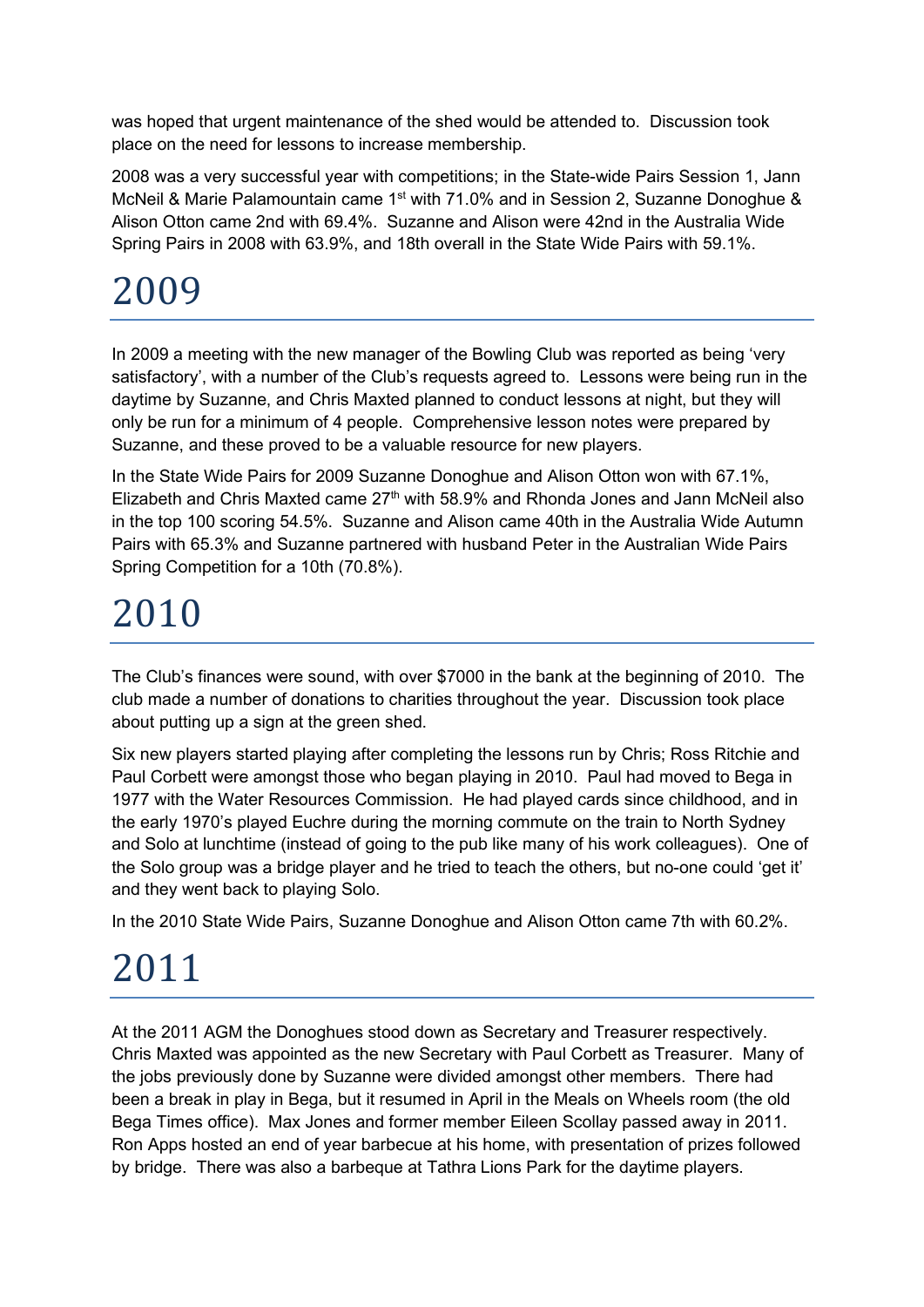Uncertainty of tenure of the Green Shed dominated club discussions in 2012, with the shed now managed by Council. Whilst the Department of Lands supported our occupancy there were doubts about Council's policy on the use of shed and responsibility for repairs and maintenance. Negotiations with council continued. Finances were in a good state, with income up by 10% and expenditure down by 3%. Suzanne and Peter Donoghue won the 2012 State Wide Pairs with 65.2%.

# 2013

At 2013's AGM, the future use of the green shed was again the prime topic of debate. Council intended to lease it to the Chamber of Commerce for an Information Centre and they proposed to sublease it to the Bridge Club, Hospital Auxiliary and others. There had been an announcement by local member Mike Kelly that an Information Centre would be established in the shed. Members were unhappy as rent would be higher and we would have to maintain the building at our cost. Any lease should include reference to the view by the Lands Department that BVBC has the right to remain in the green shed under existing use rules. At a meeting in December 2013 there was a report on discussions with council. Those promoting the Information Centre had now withdrawn with rumours that a Visitor Centre would be established at the wharf instead. BVBC became the sole lessee and occupier of the shed with the Hospital Auxiliary a permitted user. As such, for insurance and liability purposes there was a need for incorporation under the Associations Incorporation Act (2009). A rental figure was being negotiated with Council, with a 50% reduction sought as a not for profit organisation. Responsibility for maintenance of the shed was still to be determined.

Members Don Fergusson, Chris Short, and Alison Otton died during 2013. Alison was a very astute bridge player who had played with the club from the start. She possessed a strong personality, was a stickler for the rules and always called a 'spade a shovel'. Her partner towards the end of her playing days, Andrew Thomson, credits her with teaching him everything he knows about bridge (though perhaps doesn't account for his aggressive bidding style). Alison was known to reduce some players to tears at the bridge table.

Former members Margaret Royle and Margaret Woolley also died that year. Margaret Woolley is remembered as a particularly nice lady in the old sense of the word. She had been director of the Bega pre-school and a teacher and had actually taught some members in kindergarten.

There was discussion on the need for publicity and Brian Harrap agreed to take this on. Peter & Suzanne Donoghue were again in the top 100 nationally coming  $78<sup>th</sup>$  in the Australia Wide Open Pairs with 61.8% while Jann and June Jones came  $12<sup>th</sup>$  in the State Pairs with Martin and Alison, Chris and Dave and Ron and Annette also in the top 100 of that competition.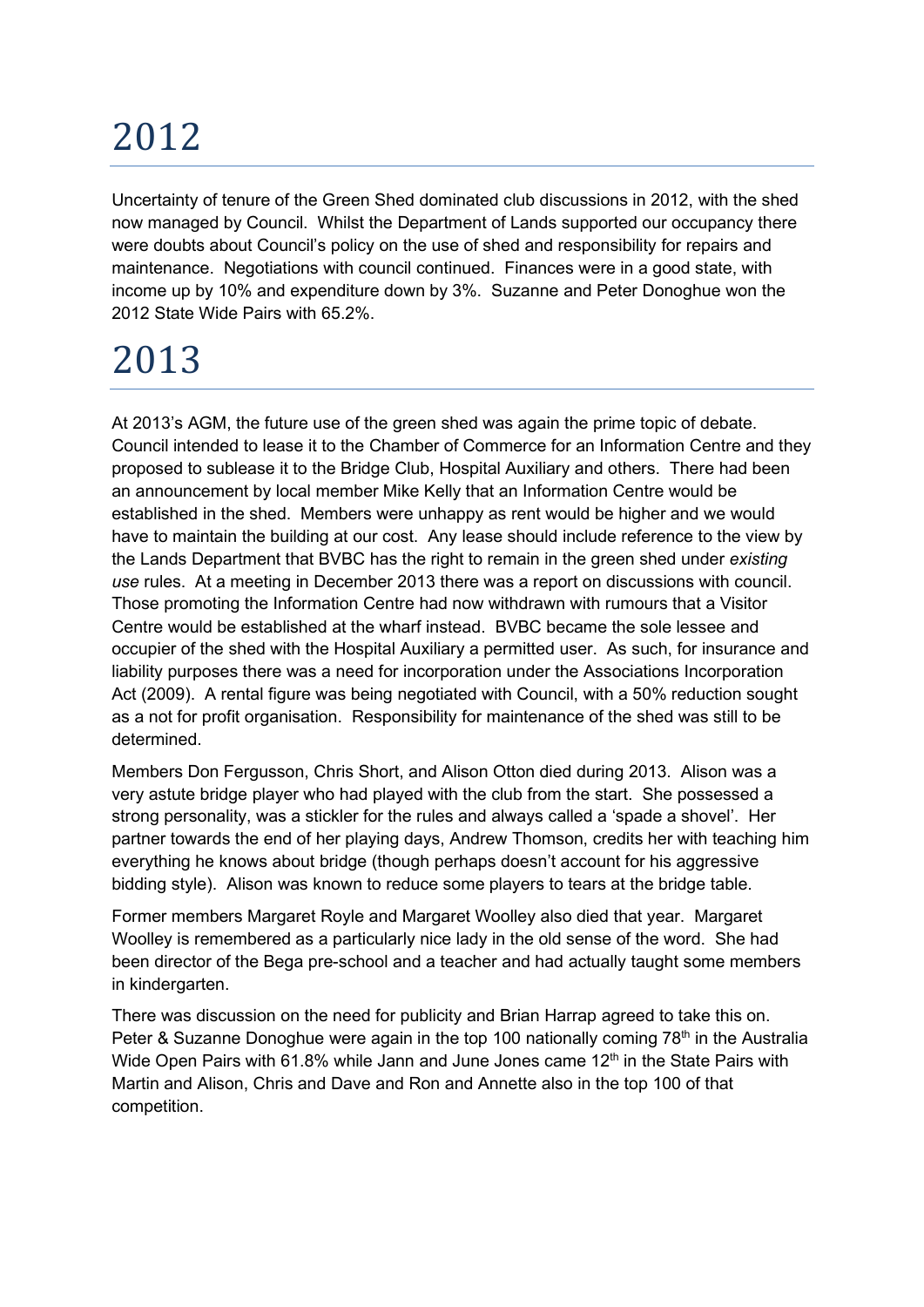By early 2014, lease arrangements for the shed had stalled because Council maintained that there was no official record that the club was a user of the green shed, despite us having played there for over twenty years. The amount of rental was still to be finalised. The new Bega venue, the 'Toussaint Room' in the Meals on Wheels Centre was proving excellent for bridge on the 1<sup>st</sup> and 3<sup>rd</sup> Tuesday evenings and for lessons. Jann McNeil was re-elected President, Eric Myers as Vice-President and Chris Maxted re-elected Secretary. Paul Corbett stepped down as Treasurer due to travel plans during the year and Rob Robilliard was elected in his place. The general Committee comprised Annette Warby, Kate Jennings and Paul Corbett.

A new constitution was adopted to enable incorporation and Chris Maxted was appointed Public Officer, and therefore an ex-officio Committee member. A proposal for electronic scoring was deferred until we have more players. The club was successful in obtaining a grant through the "Clubs Grants" scheme, which was used to purchase a 'Handidup' dealing machine and bar-coded cards, however it was not put into use until 2018.

Foundation member June Jones and long-term member Helen Johnston passed away during the year and former member Marie Swinbourne died just short of her 100<sup>th</sup> birthday. Another long-time player, Margaret Fergusson, moved to Sydney to be closer to family and disability services (Margaret's eyesight was deteriorating at this time). She continued playing bridge at Peninsula Bridge Club.

Suzanne & Peter Donoghue came 2nd in the State Wide Pairs, scoring 64.9%, having won that competition two years earlier. The Christmas dinner was at Pepperberrys in Bega, with a barbecue at Tathra Lions Park for the Friday players.

### 2015

By early 2015, the Green shed occupancy had been sorted out and incorporation of the club was accomplished. The club decided that quarterly meetings would be held. At the AGM, Chris Maxted stood down as Secretary with Suzanne Donoghue resuming that role after a four year break. Tom Gorman replaced Eric Myers as Vice-President with the remainder of the executive unchanged. Finances were healthy, though down slightly on the previous year. Maintenance was carried out on the Green Shed during the year – white ants were eradicated (but only after they had destroyed most of the kitchen cupboards), plumbing, repairs to the kitchen, aluminium panels on the doors and new carpet was laid in the playing area of the green shed. Water ingress during heavy rain events remained an issue. The club was approached by a childcare group to use the shed six times per year. However, after the group used the facility once, the right to use it was cancelled.

Club members Helen Porter and Bruce Griffin died in 2015. Bruce, who had been a regular Tuesday night player for twelve years, was a very unconventional and canny player, using a bidding system he called 'Griffin's Rules', to the amusement of other players and the frustration of his partner Jannene Harnett.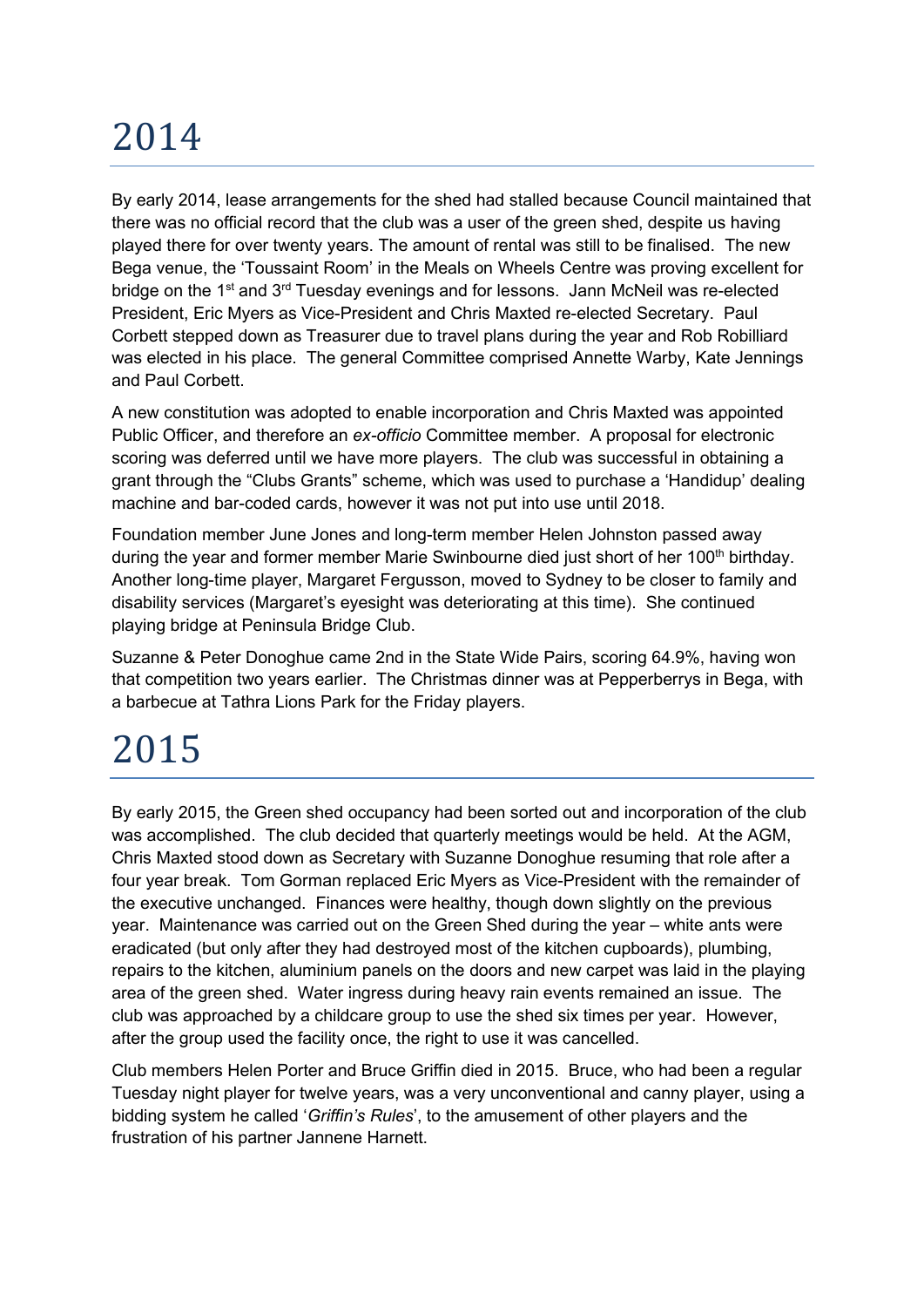Lessons by Chris Maxted in 2016 were bearing fruit with several new players. Thanks were conveyed to him for running lessons. The committee remained unchanged, with the exception of the appointment of an additional member, Bridget O'Reilly. Several minor maintenance issues at the club house were addressed during the year. A proposal for a sign was agreed to, and Mal Ramsey attended to this. Table money was increased to \$4 per session (members) and \$5 for visitors. A large purchase was made of new cards, bidding slips and travellers and the club bought a new vacuum cleaner and a heater. It was resolved that Friday players should pay \$4: \$1 to the club and \$3 to Suzanne as per the arrangement of the past twenty years. Pat McRae made name tags to be worn whenever we have visitors.

The club's 'senior' player, Linda Holdsworth, died at the grand age of 100 years. Linda had played regularly until 2015.

Discussion took place at a committee meeting on the practice of giving champagne to players who made grand slams, but any change to the custom was abandoned with confirmation that champagne would still be given for all grand slams. The end of year dinner was held at Littleton Cafe in Bega, but no formal awards were given in 2016. Tom and Rhonda provided light entertainment on the night, with a hilarious send-up of various member's playing styles. A second luncheon for Friday players was held at the green shed. Eighteen members took part in the Australia Wide Pairs in 2016, with Rhonda Jones and Marie Palamountain coming in the top 5%.

#### 2017

At the 2017 AGM, discussion took place on the need for better communication and publicity for coming events. All positions were filled by the previous year's incumbents, with the exception of Vice-President, where Mal Ramsey was elected to replace Tom Gorman. Renewal of the licence on the shed went before council - the Lands Department supported the club's continuing occupancy, and we were granted a further three year lease.

There were further suggestions for occasional handicap events and team events. The use of system cards, which are mandatory according to the Rules, was again discussed, however few players displayed them. Electronic dealing and bidding machines were talked about but were again deferred. Due to ill-health Suzanne resigned as Secretary and Paul Corbett was elected to fill the casual vacancy from September. Chris Maxted was performing the Director's role, with Rhonda Jones Director on Fridays. There was reinforcement that players should call the director whenever an infringement occurs rather than making their own decisions (this is one of the Rules of Bridge). Players should not move for the next round until called upon. It was proposed that players should pair randomly with different partners occasionally.

The Scorebridge scoring program trial was performing well and a decision was made to purchase it to replace the old ASE9 system. It was also recommended that a club web site be created, and Paul was tasked with the job of "Webmaster". The end of year dinner and prize-giving was again held at Littleton Cafe, with Rhonda and Tom again providing the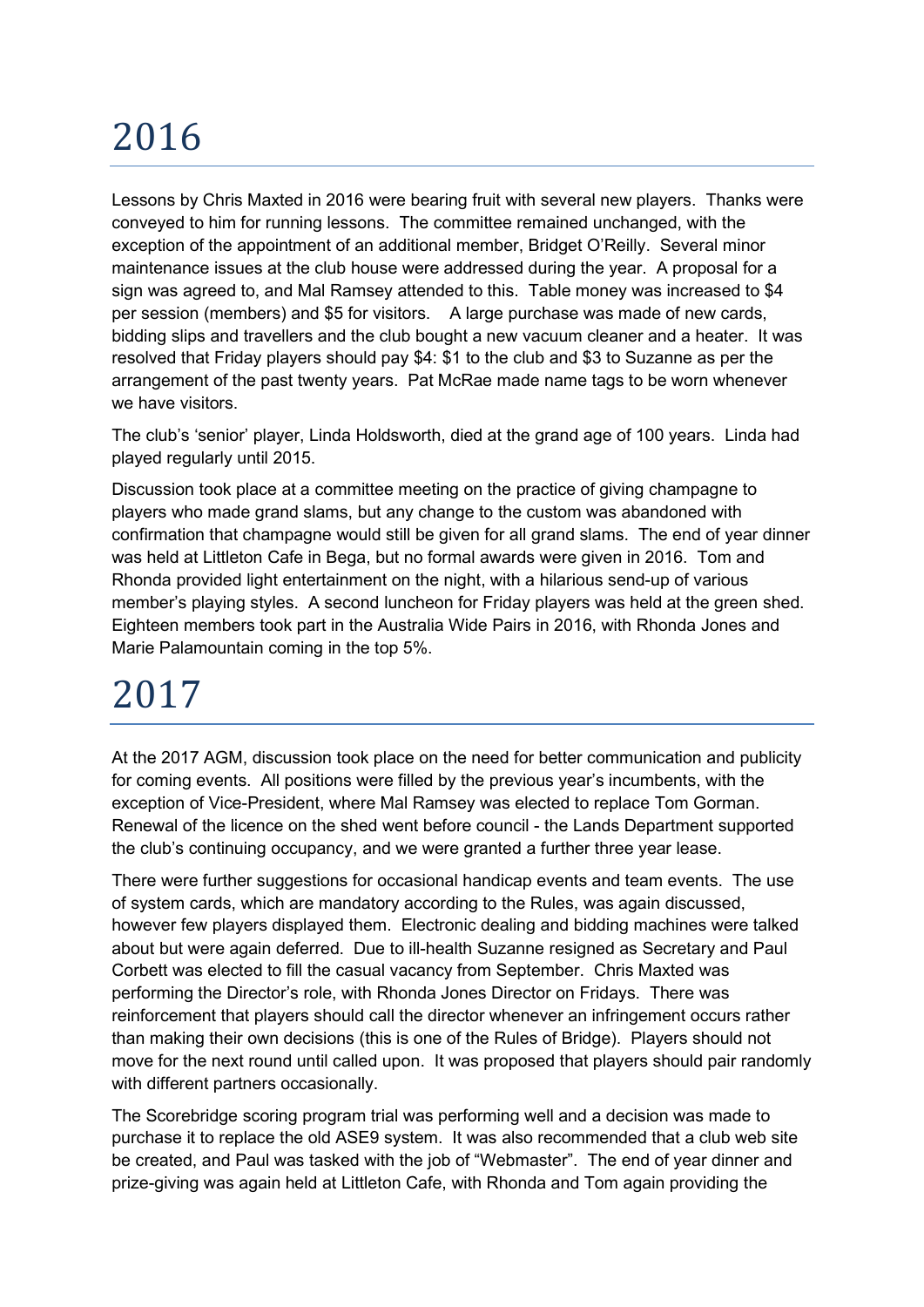entertainment. The Donoghues attended the function but advised that they would be withdrawing from bridge totally due to Suzanne's ongoing health issues. Former long-term members Pat Ubrihien and Patsy McCulloch died during the year, both in their late 80's.

### 2018

2018 was a year of growth and rejuvenation for the club, with 54 members at the start of the year, growing to 62, largely as a result of lessons conducted by Chris Maxted. There are regularly five or six tables (sometimes seven or eight), and we are frequently joined by visitors from other clubs. Supported bridge sessions continued on Fridays at Tathra. The 2018 calendar included two handicap events each month, two team events and eight red point events in the year as well as various external competitions.

Chris and Rhonda also ran monthly intermediate lessons at the Green Shed, which were followed by a barbecue lunch and then bridge. All of the lesson notes originally compiled by Suzanne were re-written by Chris, Paul and Martin and made available to members.

Paul has the web site up and running and it is well utilised by members with an average 50 "hits" a day. Deals are computer generated and hand records are provided on a routine basis and published on the website as part of the results. An electronic 'on table' scoring system to interface with Scorebridge was adopted with the Bridgemate® system being implemented in March.

At the AGM, Jann McNeil was re-elected President (her fourteenth term), Mal Ramsey as Vice President, Paul Corbett Secretary and Masterpoints Secretary, Rob Robilliard Treasurer with Committee members Mary Armstrong, Bridget O'Reilly, Vicki Kennaugh and Julie Colwell. Martin Sims qualified as a director during the year.

A resolution to change the constitution to provide for Life Membership was adopted. The membership then resolved that Suzanne Donoghue be conferred with Life Membership, and that all future subscriptions and playing fees be waived. This was a first for the club, and is a very prestigious award which recognised Suzanne's 'meritorious service, dedicated support and outstanding achievements as a member of the Club for 28 years, Masterpoint Secretary for 25 years, Secretary for 20 years and Director for 25 years.' The citation also acknowledged 'her expertise as a Bridge player, director, teacher, mentor and administrator and her achievements in competitive Bridge, at club level and in local, regional, state and national competitions. She was top of the club percentages for 24 years, came in the top 100 in Australia Wide Pairs Competition on eleven occasions, was first in national competitions on two occasions, in the top 20 in State Wide Pairs Competitions six times, coming first on two occasions.' Her ABF Status of "Gold Life" with 1168 Masterpoints, is the highest of any player in the club. She was presented with the award at a surprise ceremony on 2nd March.

Norma Gowing, one of our early players, who had transferred to SCBC some years earlier, passed away in February, 2018. Tathra based members were severely impacted by the devastating bushfire on Sunday 18th March, with two players losing their homes and several others suffering damage.

Members competed in several external competitions during 2018 with four pairs in the top 100 in the Statewide Pairs - Peter Abramowski & Rhonda 56th, Martin and Alison 61st, Chris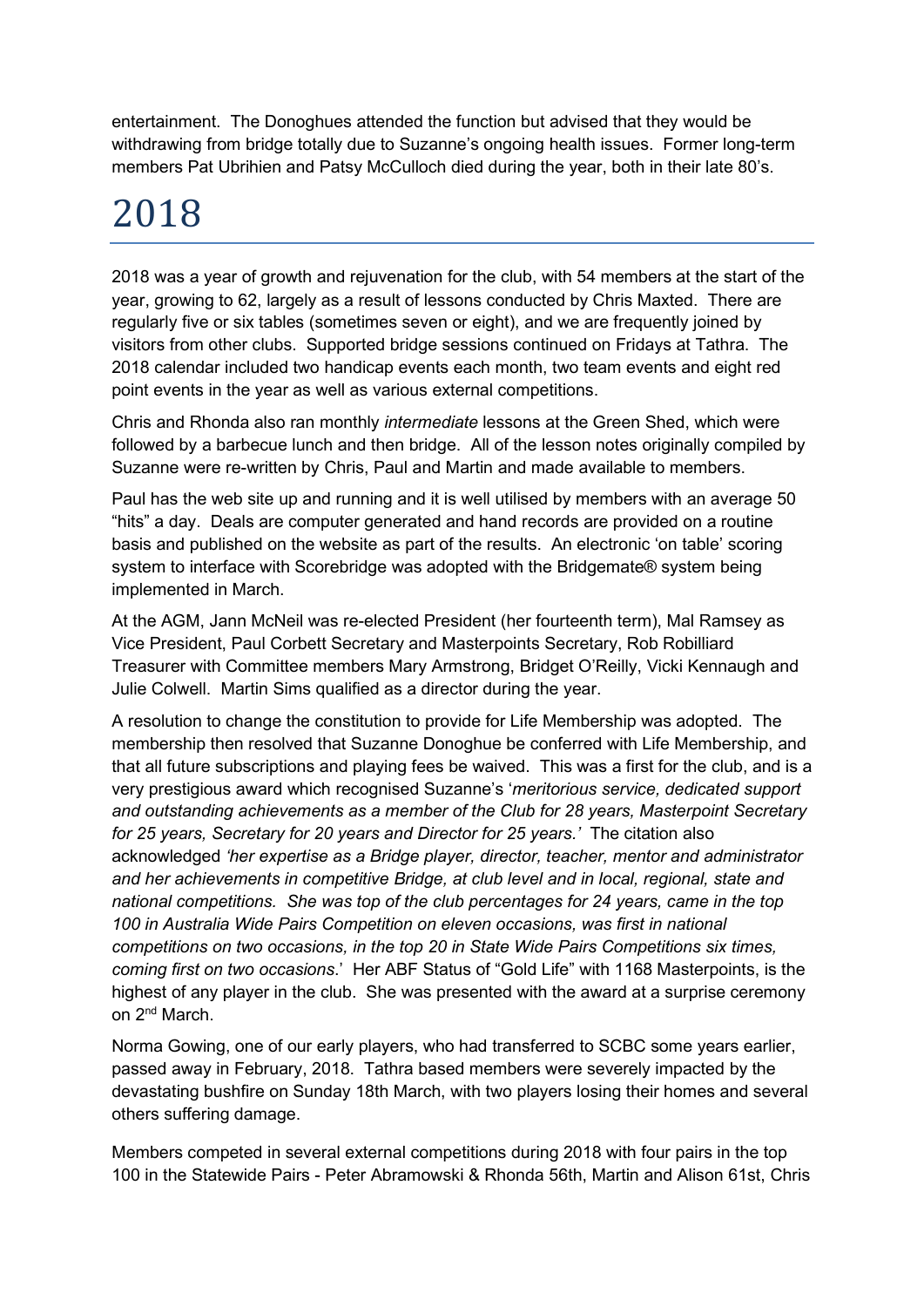& Elizabeth 72nd and Ann and Paul 81st. Mal and Bridget came 124th in the Australia Wide Novice Pairs. Chris & Elizabeth came 25th (2nd in Australia) in the Bill Hughes Worldwide Pairs with 62.9% and in the Australia Wide Open Pairs, Ann Long and Fay Steward were 151st in Australia with 59.1%. There were 22 grand slams and 140 mini slams made during the year.

The end of year dinner and prizegiving was held at Littleton Cafe, and a luncheon for the Friday players at Tathra (where Santa made an appearance). Prize winners for 2018 included Chris Maxted winning the Jean Parbery Award for Highest Individual Percentage with 58.2%, Ken Sullivan taking out the Nancy Apps Encouragement Award and Paul Corbett the Margaret Settle Award for Improvement. The Director's Award was won by Alison Sandwith, Best on Handicap Julie Colwell and Aggregate Pointscore (8 for a win, 7 for 2nd, 6 for 3rd etc). was Rhonda Jones. Teams prize went to Julie, Vicki, Ross & Paul and the Pairs to Jann & Rhonda.

### 2019

The start of 2019 saw a significant decline in membership with a number of members not renewing for various reasons. The drop in numbers continued throughout the year, mainly due to ill-health. The club was deeply saddened with the passing of long-term member Mal Ramsay who lost his battle with cancer in April.

However, there were many positives, with events on Mondays and Tuesdays and supported bridge sessions on Fridays being well attended. There were nine Red Point events during the year, 15 handicap events, one teams event as well as several external competitions. We welcomed many visitors during the year and in January hosted Sapphire Coast Bridge Club members for the first of, what is hoped will be, a regular event. SCBC reciprocated when we visited their club in October. The club also celebrated its 30<sup>th</sup> anniversary in April with a luncheon and fancy dress on the day. Finances were healthy with over \$14000 in the bank, after the purchase of a number of big-ticket items.

The club was successful in gaining a 'Clubs Grant' which enabled the purchase of an automatic dealing machine. This has certainly reduced the time and effort in dealing cards and in producing interesting and challenging hands. A roster system was put in place for dealing.

Alison's intermediate lessons were well attended and well received, with many players adopting some of the practices which she taught.

Members competed in several external competitions in 2019 with Martin and Alison 75<sup>th</sup> in the Australia Wide Open Pairs and Paul Falvey and Bridget high in the order in the Australia Wide Novice Pairs. But it was Jann and Rhonda's year, coming  $7<sup>th</sup>$  in the Statewide Pairs and 16<sup>th</sup> (out of 2360 participants) in the Bridge for Brains Challenge. They also dominated other competitions taking out the pairs and achieving >70% on 12 occasions. There were 24 grand slams and over 200 mini slams made during the year, with bottles of bubbly to the winners.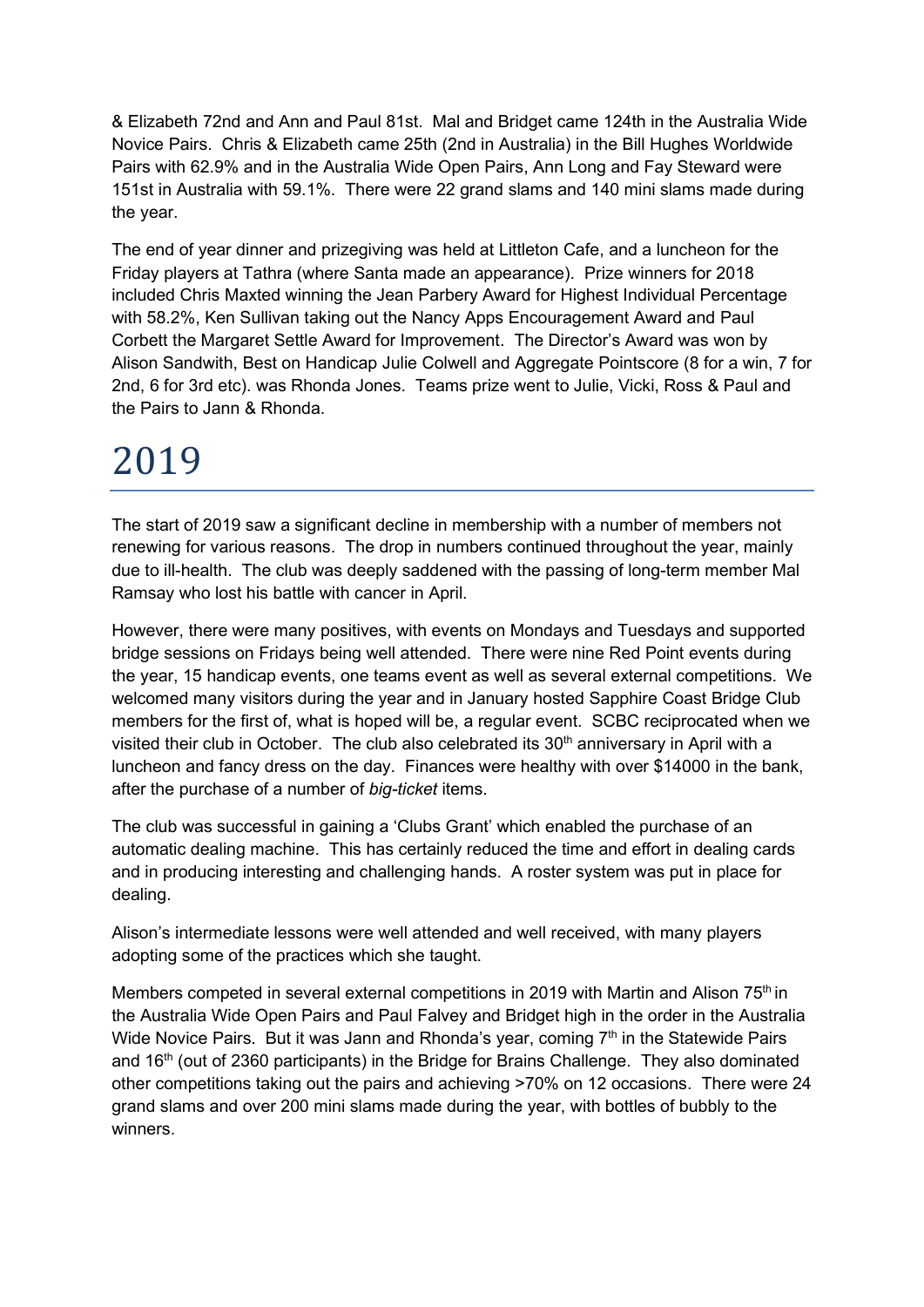Two end of year functions were held, one at Tathra for the Friday players and another at Bega for the others. "Among the presentations were the Jean Parbery trophy to Rhonda for the highest individual percentage (56.7%), Margaret Settle award for improvement to Julie and the Nancye Apps Encouragement award to Libby. Mark was awarded the Directors' prize and Ross the "Crack-up Award", along with recognition of his innovative gambling three notrump" bids.

### 2020

2020 was to be one of the most turbulent years in the club's history. The year began with the devastating 'Black Summer' bushfires which resulted in the destruction of millions of hectares of land, property loss and also a number of lives lost. Many of our members who lived in the area north of Tathra spent a nervous few days as the surrounding bush burnt and their homes were threatened by the fires. Ironically, later in the year the region was severely impacted by floods.

The club, however, was able to host the annual interclub visit from Sapphire Coast Bridge club in January which saw twelve tables of keenly contested bridge.

Another plus was the successful application to lease the "Green Shed", with Council granting the club a five-year lease with a further five-year option, assuring the club of a 'home' for the immediate future. With BVBC as the prime lessee, we were able to make the shed available to other groups: the Tathra Community Garden Group, Hospital Auxiliary, Book Club, Bega-Tathra Safe Ride group, Bushwalking Club and Tai Chai.

At the AGM in February, the existing committee was reappointed, with the addition of Mark Oakley.

Unfortunately, in March, the club was forced to shut down as a result of the world-wide COVID19 pandemic. All face-to-face bridge was suspended for almost five months, including the lessons that Alison had started in February. Casual "online" bridge was played by some, and communication by "Zoom", with the lessons also conducted on-line. Due to Covid, we were unable to compete in any State or National competitions in 2020, nor was it possible to make any presentations due to insufficient bridge having been played. There was, however, a low-key end of year function at Peanut café.

In order to resume bridge, the club had to develop a COVIDSafe Plan, which meant a range of safety measures to ensure the health and safety of our members: social distancing, formal "check-in" procedures, hand sanitising, changed procedures for bidding, scoring and board handling. Late in the year, a series of beginners' lessons were run by Rhonda, picking up from where Alison had left off.

By the end of the year, some normality had returned, however 2020 will be remembered as a year of massive disruption and upheaval.